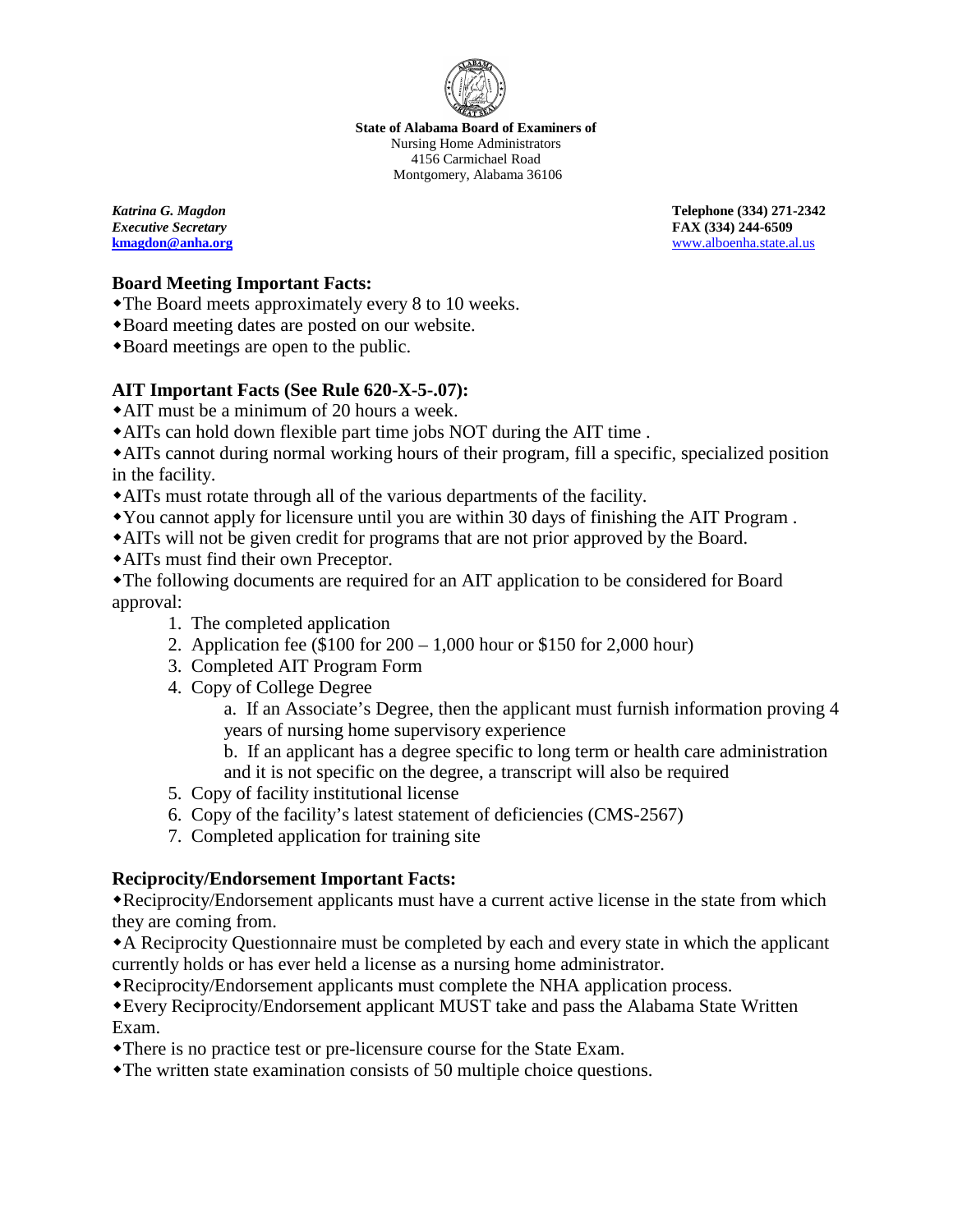The following documents are required for NHA reciprocity application to be considered for Board approval:

- 1. The completed application
- 2. Application fee (\$150)
- 3. Completed Employment Verification Affidavit
- 4. Copy of College Degree and/or transcript
- 5. Copy of facility institutional license
- 6. Copy of the facility's organization chart (chain of command) showing your position

7. Completed reciprocity questionnaire from all states currently or that you have ever been licensed in

8. Proof of citizenship – current driver's license or current passport

9. Three character reference letters

10. Current color photograph – does not have to be professional and color copy of a digital photo is acceptable

# **Emergency Permit Important Facts (See Rule 620-X-10-.01):**

An Emergency Permit is issued to an applicant based on a Facility's need.

It is issued to an individual at a particular facility. If facility changes administrators or if the individual leaves the facility then the emergency permit is void.

By getting an emergency permit, it does **NOT** in any way enable an applicant to qualify for full licensure.

The emergency permit process is totally separate and apart from any other licensure process.

An emergency permit can only be issued for up to a total of **180 days.**

There is no form for an Emergency Permit. Requests must be in writing and contain the following: name of individual needing the Emergency Permit, name and full address of the facility, and effective date of the Emergency Permit. The request must be accompanied with the resume of the individual needing the emergency permit as well as the required foe of \$750.00. A copy of a current active license as a NHA from another state, if applicable.

## **License Renewal Important Facts (See Rule 620-X-7-.01):**

You must have 24 hours of approved continuing education to renew your license.

You can only have 9 hours of NAB/NCERS approved self -study courses every renewal cycle.

Licenses expire at the end of your original licensure month.

Licenses must be renewed annually.

## **Qualifications for Initial Licensure (See Rule 620-X-5-.02):**

In order to become a licensed Nursing Home Administrator in the State of Alabama:

(a) that he/she is at least nineteen (19) years of age;

(b) that he/she is a citizen of the United States of America or that he/she has duly declared their intention of becoming a citizen of the United States of America;

(c) that he/she is of good moral character;

(d) that he/she is suitable and fit to be licensed and to practice as a nursing home administrator; and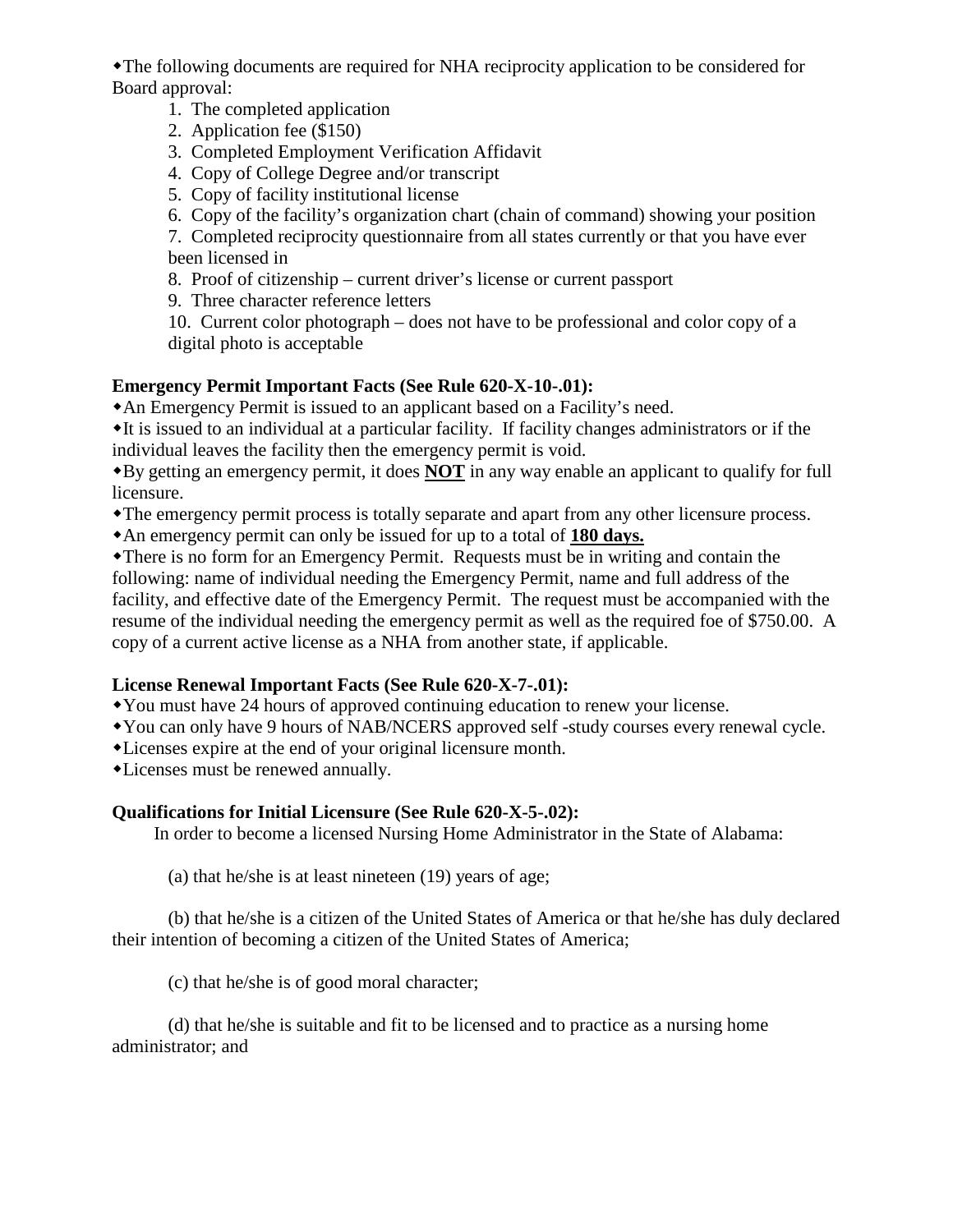(e) that he/she has satisfactorily completed a course of study and has been graduated from a high school or secondary school approved and recognized by the educational authorities of the state in which such school is located or a political subdivision thereof, or has submitted a certificate indicating that he/she has obtained high school, GED, or secondary school equivalency, such certificate being duly certified by a state educational authority or a political subdivision thereof; and

1. Holds an associate degree from an accredited college or university; and

Has worked in a supervisory capacity (supervisory capacity means a department head or licensed professional supervising one or more individuals) at a licensed nursing home for a minimum of four years (two years of work experience equals one year of college); and

Has fulfilled the requirements of an approved 2,000-hour nursing home administrator-intraining program prescribed by the Board; or

2. Holds a baccalaureate degree from an accredited college or university; and

Has fulfilled the requirements of an approved 1,000-hour nursing home administrator-intraining program prescribed by the board; or

3. Holds a baccalaureate degree from an accredited college or university and majored in health care administration; and

Has fulfilled the requirements of a university affiliated or college-affiliated internship in Nursing Home Administration or of an approved 500-hour nursing home administrator-intraining program prescribed by the Board; or

4. Holds a masters degree from an accredited college or university and majored in healthcare administration or hospital administration; and

Has fulfilled the requirements of a university affiliated or college-affiliated internship in Nursing Home Administration or of an approved 200-hour nursing home administrator-intraining program prescribed by the Board; or

5. As a minimum has met the applicable requirements defined in 620-X-5-.02 (f) 1-3 of these Rules and Regulations and the Final Rules of the Omnibus Budget Reconciliation Act of 1987, Public Law 100-203, Sections 1819(f)(4) and 1919(f)(4) as published in the Federal Register, as it applies to Qualifications of Nursing Home Administrators.

6. Has completed a National Association of Boards of Examiners of Long Term Care Administrators Academic University Approved Program.

The following documents are required for NHA application to be considered for Board approval:

- 1. The completed application
- 2. Application fee (\$150)
- 3. Completed Employment Verification Affidavit
- 4. Copy of College Degree and/or transcript
- 5. Copy of facility institutional license